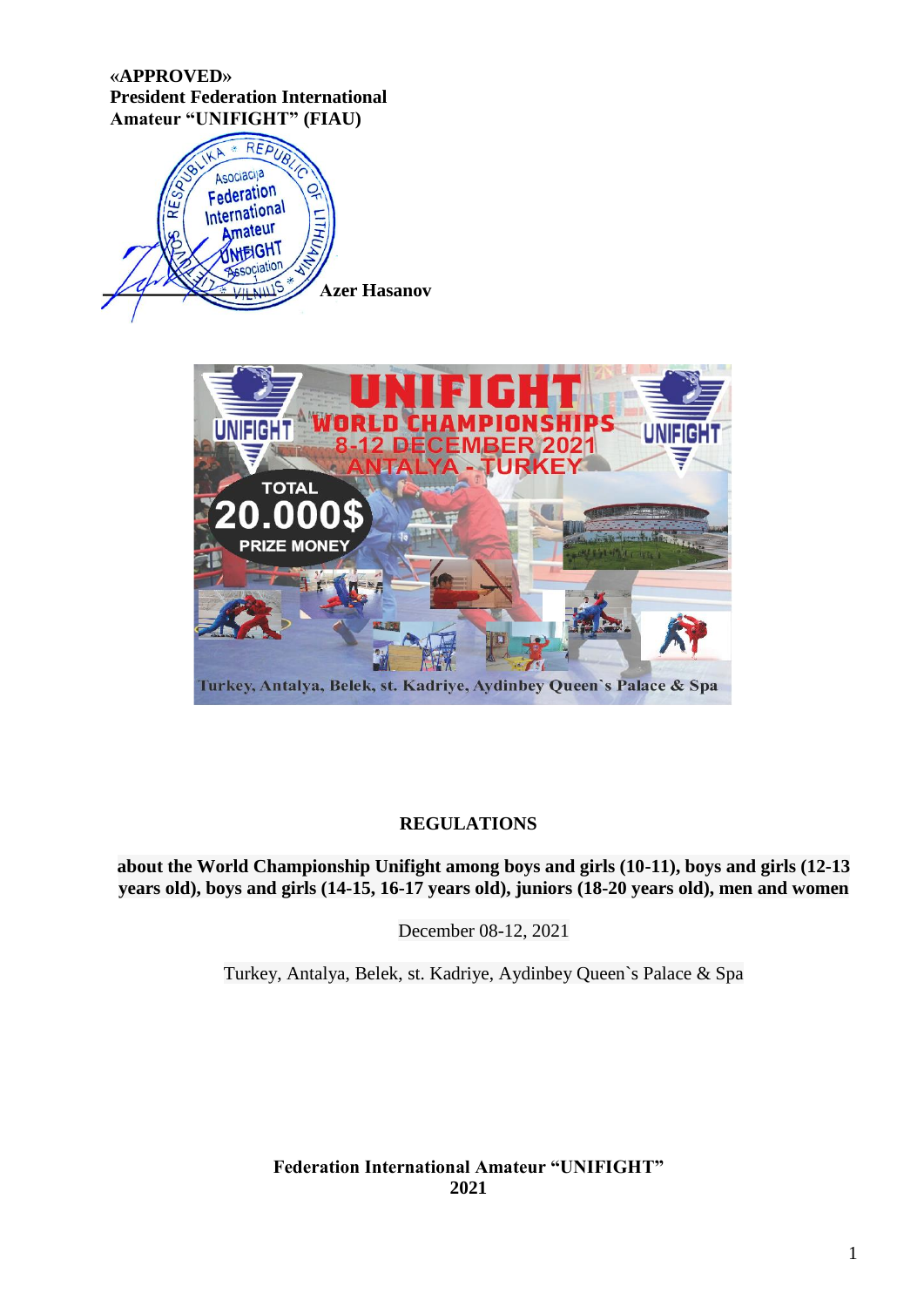# **1. Goals and objectives**

- further popularization of unifight and expansion of the geography of the participating countries;

- strengthening of international sports ties and exchange of experience between national federations;

- determination of the strongest athletes in the world on the unifight.

# **2. Time and venue**

The championship is held from 08 to 12 December, 2021.

Competition address: Turkey, Antalya, Belek, st. Kadriye, Aydinbey Queen`s Palace & Spa.

# **Competition program:**

# **December 08th:**

9.00 - arrival of teams, accommodation;

 11.00-16.00 - credentials committee, weighing, drawing of lots (sections light and classic) (held at: Turkey, Antalya, Belek, st. Kadriye, Aydinbey Queen`s Palace & Spa;

• 17.00-18.00 - a joint meeting of the Organizing Committee, the panel of judges and representatives of the teams. The following are admitted to the joint meeting: presidents and representatives of national federations, official representatives of delegations, head coaches of national teams of countries.

At the end of each day of the competition, a meeting of the panel of judges and representatives of the teams is held to approve the results of the past day and plans for the next day.

- **December 09th:**
- 10.00-15.30 preliminary fights on the unifight (light version) among all age groups of participants;
- 16.00-17.00 grand opening of the World Championship Unifight;
- 17.30 continuation of preliminary matches on the unifight (light version).
- **December 10th:**
- 09.30-13.00 semi-final fights on the unifight (light version) among all age groups of participants;
- 13.00-14.00 lunch break;
- 14.15-16.30 final fights on the unifight (light version) in all age groups of participants, upon completion - awarding of prize-winners and winners of the World Championship Unifight (light version);
- 18.00 Congress of the Federation International Amateur "Unifight" (FIAU).
- **December 11th:**
- 10.00-14.00 preliminary fights on the unifight (classic version) in age groups (14-15, 16-17, 18-20 years old, men and women);
- $\cdot$  13.00-14.00 lunch break;
- $\cdot$  14.15 continuation on the unifight (classic version) in age groups (14-15, 16-17, 18-20 years old, men and women);
- **December 12th:**
- $\bullet$   $\bullet$  09.00-13.00 semi-final fights on the unifight (classic version) in age groups (14-15, 16-17, 18-20 years old, men and women)
- $\cdot$  13.00-14.00 lunch break;
- $\bullet$   $\bullet$  14.15 final fights on the unifight (classic version) in age groups (14-15, 16-17, 18-20) years old, men and women), upon completion - awarding of prize-winners and winners of the World Championship Unifight (classic version), official closing of the World Championship Unifight, departure of the participants.

# **3. Management of the World Unifight Championship**

The general management of the World Championship Unifight is assigned to the Organizing Committee. The direct management of the competition is carried out by the main panel of judges.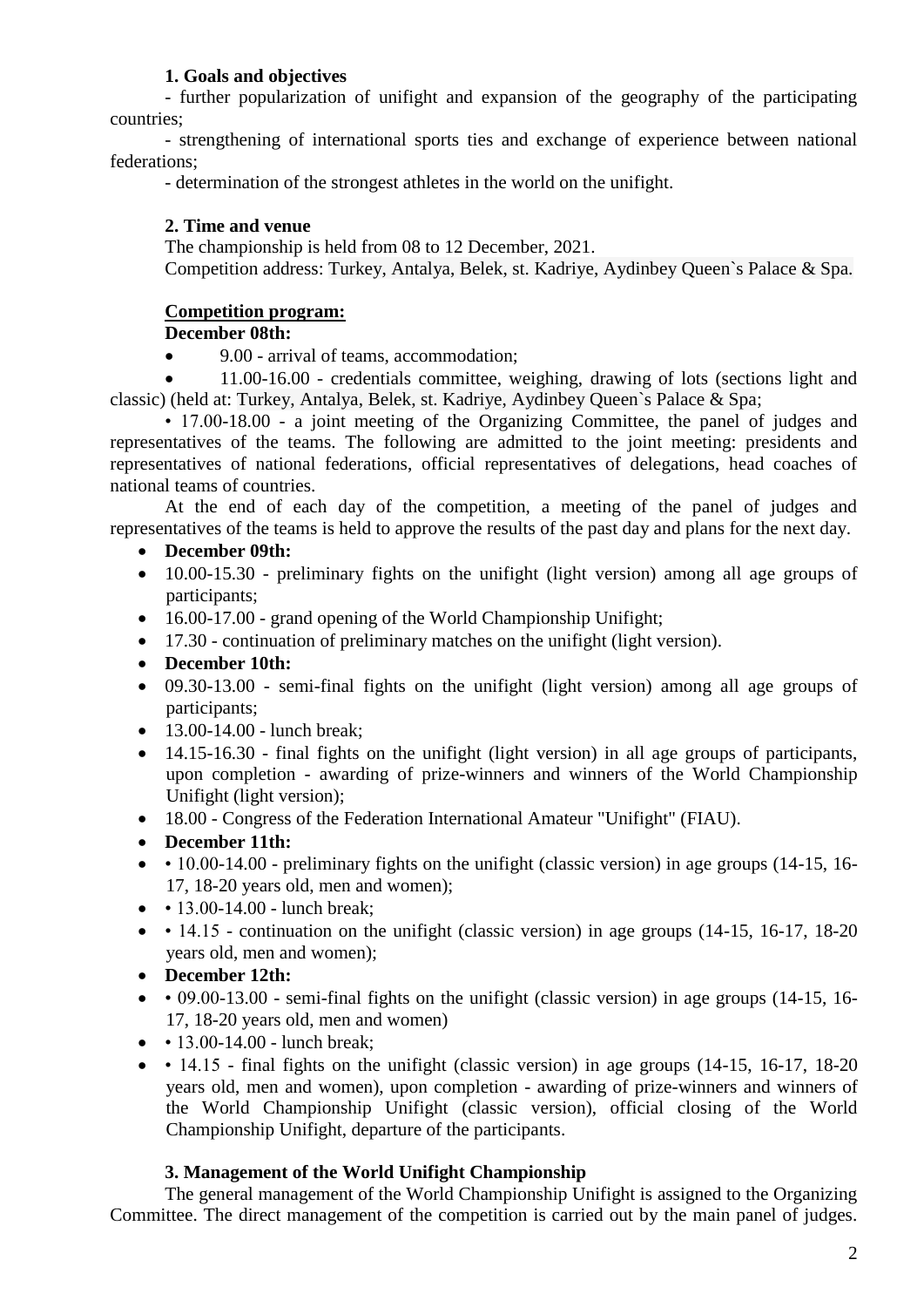The refereeing of the Championship is carried out in accordance with the Unifight Competition Rules, approved at the Congress of the Federation International Amateur "Unifight" (FIAU).

**The Chief Referee of the Championship is Elshan Ismayilov (Azerbaijan), a referee of the international category "A" class.**

**The chief secretary of the Championship is Ihor Zviahintsev (Ukraine), a referee of the international category, "B" class.**

**4. Participants of competitions: Boys (10-11 years old).** Weight categories: 28 kg, 31 kg, 35 kg, 40 kg, 45 kg, +45 kg;

**Girls (10-11 years old).** Weight categories: 25 kg, 28 kg, 32 kg, 37 kg, 42 kg, +42 kg;

**Boys (12-13 years old).** Weight categories: 35 kg, 40 kg, 45 kg, 50 kg, 55 kg, +55 kg.

**Girls (12-13 years old).** Weight categories: 28 kg, 32 kg, 37 kg, 42 kg, 47 kg, +47 kg.

**Boys (14-15 years old).** Weight categories: 45 kg, 50 kg, 55 kg, 60 kg, 65 kg, 70 kg, + 70 kg.

**Girls (14-15 years old).** Weight categories: 32 kg, 37 kg, 42 kg, 47 kg, 52 kg, +52 kg.

**Boys (16-17 years old).** Weight categories: 55 kg, 60 kg, 65 kg, 70 kg, 75 kg, 80 kg, + 80 kg.

**Girls (16-17 years old).** Weight categories: 37 kg, 42 kg, 47 kg, 52 kg, 57 kg, 62 kg, +62 kg.

**Juniors (boys) (18-20 years old).** Weight categories: 60 kg, 65 kg, 70 kg, 75 kg, 80 kg, 85 kg, 90 kg, 95 kg, +95 kg.

**Juniors (girls) (18-20 years old).** Weight categories: 45 kg, 48 kg, 52 kg, 57 kg, 62 kg, 70 kg, +70 kg.

**Men (18 years and older).** Weight categories: 60 kg, 65 kg, 70 kg, 75 kg, 80 kg, 85 kg, 90 kg, 95 kg, +95 kg.

**Women (18 years and older).** Weight categories: 48 kg, 52 kg, 57 kg, 63 kg, 70 kg, 78 kg, +78 kg.

Age is determined on the day of the competition.

The sports delegation includes: 1 head, 1-2 coaches, 1-2 referees and other officials by decision of the President of the national federation.

Sportsmen's dress code: red and blue kimonos, gloves for unifight with open toes, helmet, wrestlers with soft soles without edging, shin guards and instep, protective shell, mouthguard, sneakers for overcoming obstacle courses. The helmet and gloves must match the color of the kimono. Protective equipment should be worn under the kimono. Additional special bibs for women.

Dress code of the judges: black trousers, white shirt with short sleeves, black bow tie, soft black sports shoes, black socks, red and blue oversleeves.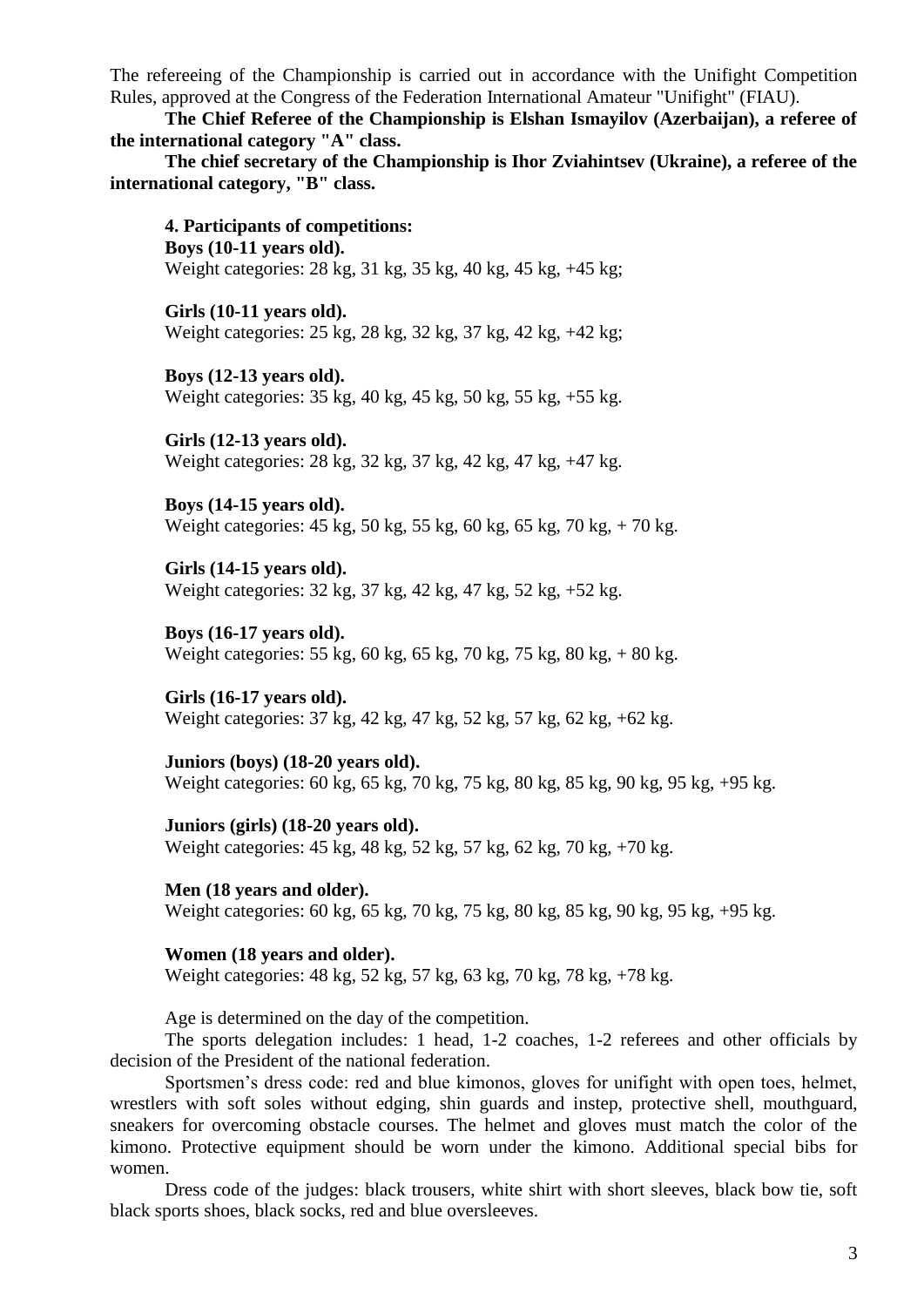### **5. Conditions of the competition**

The procedure for the drawing of lots and the order of the fights is established (after the credentials committee and weigh-in) by the panel of judges, depending on the number of participants in each weight category.

The championship is held as a biathlon:

1. Passing the obstacle course: the obstacle course includes throwing a knife from a distance of 3 meters (for boys and girls (10-11 years old), boys and girls (12-13 years old) - throwing a ball into a basket) and shooting at a target (inflatable ball) from pneumatic weapons from a distance of 10-15 meters. The athlete's miss at the target when throwing a knife or when shooting is punished by additional overcoming of an obstacle that precedes the line of shooting and throwing a knife (usually a "tunnel"). If at the same time the opponent hits the target, then he (the opponent) is awarded 1 point in the second round (for throwing and shooting separately). The athlete who finished first on the obstacle course with a difference of more than 10 seconds receives an additional bonus mark of 1 point, which is credited to him in the 2nd round, for every subsequent 5 seconds of advantage - an additional 1 point is awarded.

If the competitor who finished second is behind the first competitor by more than 50% of his time on the runway, he is withdrawn from the competition, and his opponent is awarded a clear victory. Winning a streak counts as one round won.

2. Fight in the ring or on the tatami:

Boys (10-11 years old) - 2 rounds of 1 minute of clean time at all stages of the competition;

Girls (10-11 years old) - 2 rounds of 45 seconds of net time at all stages of the competition;

Boys (12-13 years old) - 2 rounds of 1.5 minutes of net time at all stages of the competition; Girls (12-13 years old) - 2 rounds of 1 minute of clean time at all stages of the competition;

Boys (14-15, 16-17 years old), juniors (18-20 years old), men - all fights (light), as well as preliminary fights (classic) - 2 rounds of 2 minutes of net time. Semi-final and final fights (classic) - 4 rounds, 2 minutes of net time;

Girls (14-15, 16-17 years old), juniors (18-20 years old) - 2 rounds of 1.5 minutes of net time at all stages of the competition;

Women - 2 rounds of 2 minutes of net time at all stages of the competition.

3. Competitions in the light and classic sections are held according to the Olympic system with elimination after the first defeat.

If there are 3 participants in a weight category, then competitions in this weight category can be held in a round robin system.

If there are 1-2 people in two consecutive weight categories, then they can be combined into one - heavier weight category. Such a decision during the drawing of lots must be made and approved by the protocol of the joint meeting of the referees of the Championship and the official heads of the sports delegations of the countries participating in the Championship.

### **Features of conducting fights in the light section (age categories of boys and girls (14-15, 16-17 years old), juniors (18-20 years old), men and women)**

In fights in the light version, athletes will fight only while standing, without fighting while lying down. After the throw, the athletes are raised in a stance and the round continues. If the athlete gains 10 points or more than the opponent, then the round ends ahead of schedule, and he is declared the winner in the duel. If the athlete makes a clean throw - any throw on his back, then the fight is terminated and he is awarded a clean victory in the fight.

Evaluation of technical actions is carried out in accordance with the Competition Rules.

The overall victory in biathlon is awarded to the athlete who won an early victory on the obstacle course or in the fight in the ring, and if this did not happen - to the winner of 2 rounds out of 3.

If the athlete wins the first 2 rounds - on the obstacle course and the first round in the ring, then the fight is stopped and he is awarded the victory.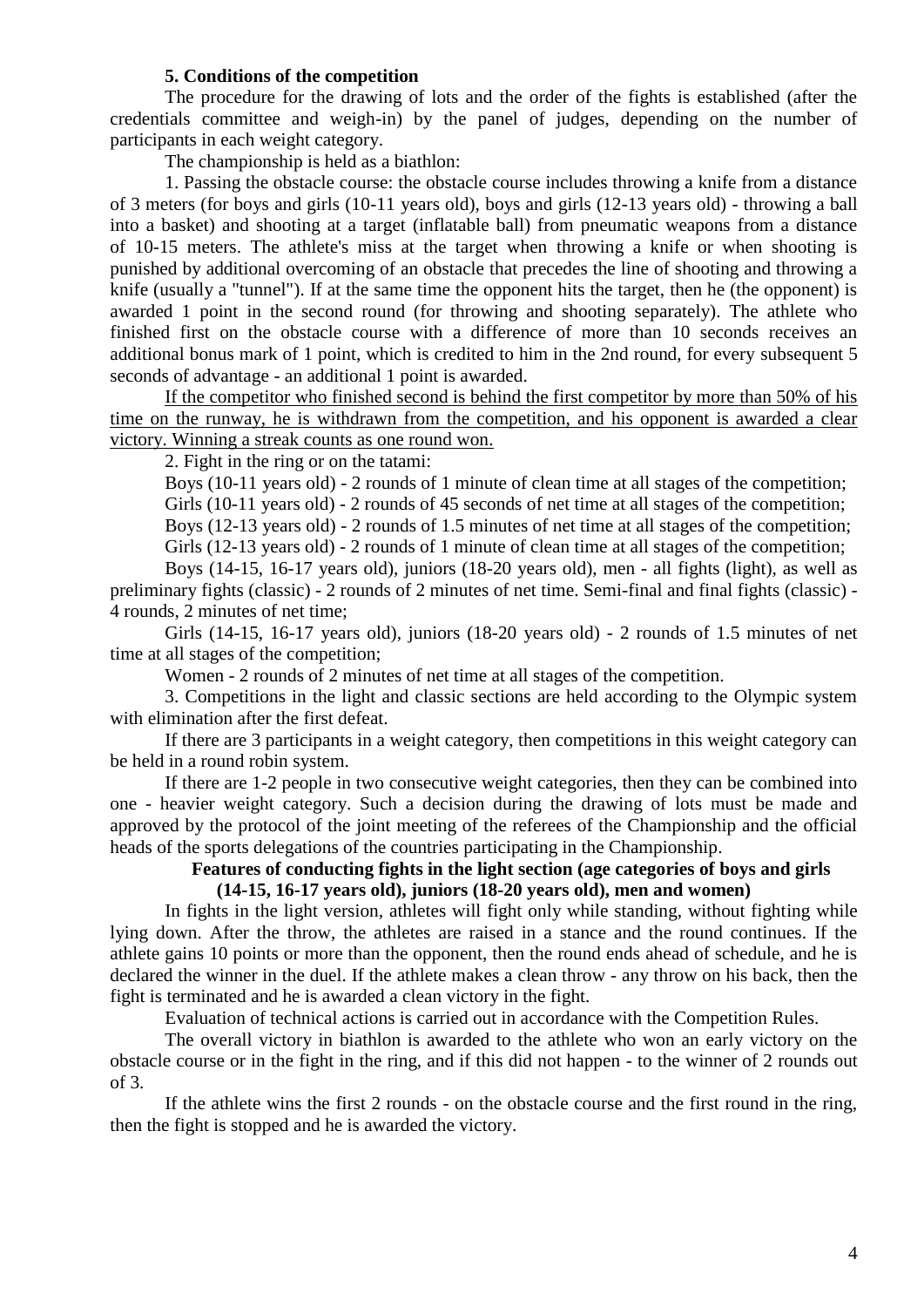### **Features of conducting fights among boys and girls (10-11 years old), boys and girls (12-13 years old)**

The obstacle course for this age category consists of elements provided for in a separate section of the Unigight Competition Rules. Fights are held on the tatami, taking into account the requirements of a separate section of the Unifight Competition Rules.

### **6. Determination of winners**

The winner of the final match takes the first place, the loser - the second, the losers of the semifinal matches take the third place. The places of the rest of the athletes are determined in accordance with the circle in which they finished the competition. The losers in the  $\frac{1}{4}$  of the finals are divided from 5th to 8th place, below the 8th place are not determined.

In the weight categories in which the places were played in a circular system, the winner and prize-winners are determined by the greatest number of victories, by the mutual meeting between the applicants for one place, by the number of victories won, by the least number of penalty points, etc.

To determine the winners and prize-winners in the unofficial team competition among the participating countries, the estimated indicators of the personal results of athletes are established: I place - 8 points, II place - 5 points, III place - 3 points, 5-8 place - 1 point.

#### **7. Rewarding**

Champions and prize-winners are awarded with medals and diplomas.

The prize-winning teams are awarded with cups.

If athletes from at least 16 countries participate in any weight category, then the athlete who will take first place in this weight category will receive 10 000 TL in prize money from the Federation International Amateur "Unifight".

All teams have two national flags and the national anthem on CD with them for the opening, closing and awarding ceremonies.

Each national team must wear the uniform of its own country.

### **8. Living conditions**

The cost of accommodation at the Aydinbey Queens Palace & Spa is **\$50** per person per day.

### **9. Accreditation (entry fee) for competitions**

The accreditation (entry fee) for each athlete in the competition is **\$50**. An athlete can participate in one or both sections (light, classic versions) - where this is not prohibited by the rules due to age, the amount of the entry fee does not change from this.

#### **10. Applications**

Participants who arrived according to the call are required to submit to the credentials committee through their representative or in person an application in duplicate, documents proving their identity, as well as an insurance policy for each athlete.

Applications are filled out in Russian or in English separately for each section (light, classic versions) in ascending order of age groups and weight categories. The application must indicate the date, month, year of birth and age group of the athlete.

### **11. Declarations - protests**

A written protest statement may be submitted in connection with a gross violation of the Rules for holding competitions of the unifight or the presence of an extraordinary situation. Protest applications must be submitted in accordance with the requirements of the Unifight Competition Rules. The fee for consideration of the protest application is \$100 and is paid by the party that submits the protest application together with the protest application itself. A protest application without a fee will not be considered. If the protest application is satisfied, the fee is returned to the